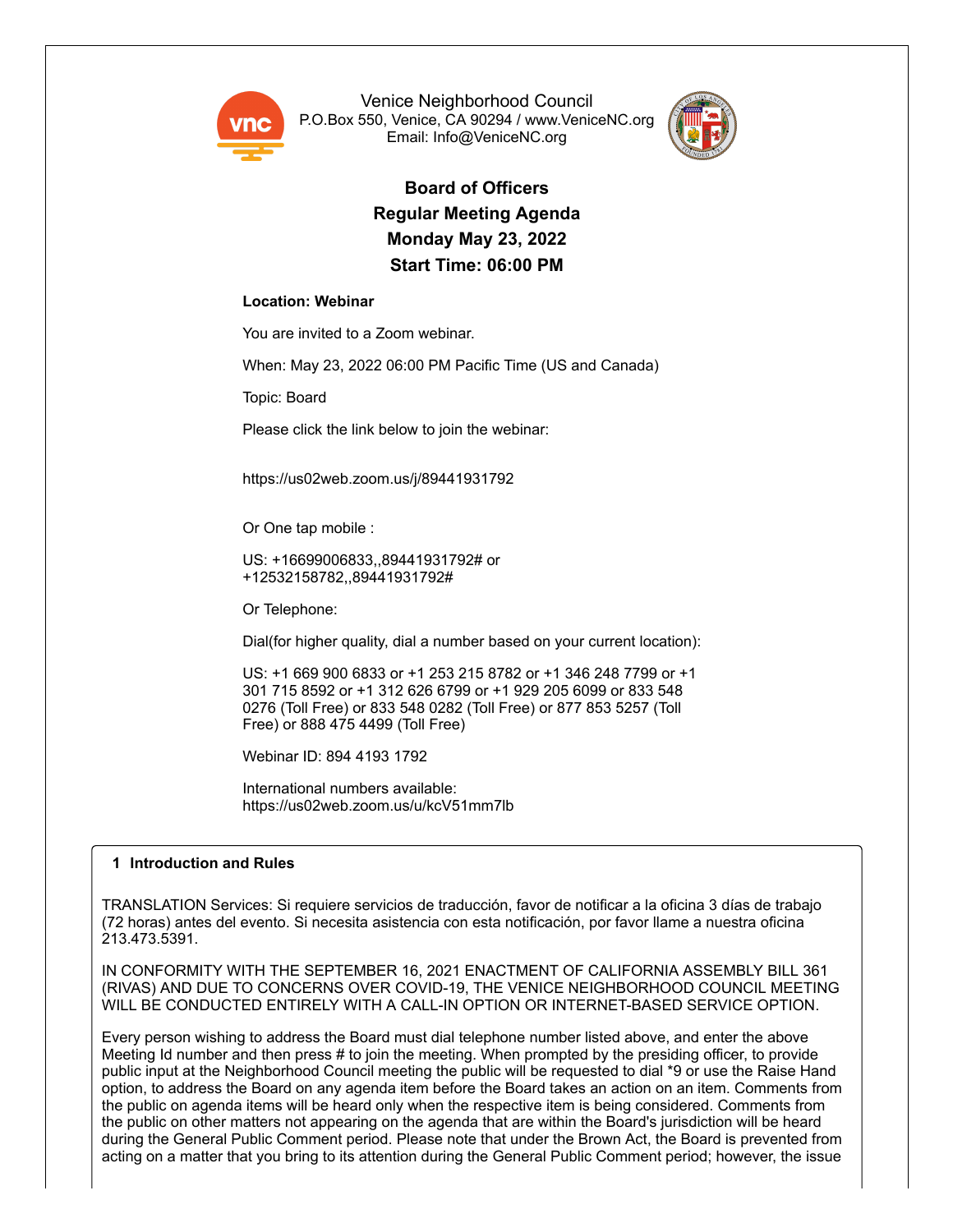raised by a member of the public may become the subject of a future Board meeting. Public comment is limited to 30 seconds per speaker, unless adjusted by the presiding officer of the Board.

AB 361 Updates: Public comment cannot be required to be submitted in advance of the meeting, only real-time public comment is required. If there are any broadcasting interruptions that prevent the public from observing or hearing the meeting, the meeting must be recessed or adjourned. If members of the public are unable to provide public comment or be heard due to issues within the Neighborhood Council's control, the meeting must be recessed or adjourned. Version October 13, 2021 Any messaging or virtual background is in the control of the individual board member in their personal capacity and does not reflect any formal position of the Neighborhood Council or the City of Los Angeles.

As a covered entity under Title II of the Americans with Disabilities Act, the City of Los Angeles does not discriminate on the basis of disability and upon request will provide reasonable accommodation to ensure equal access to its programs, services, and activities. Sign language interpreters, assistive listening devices, or other auxiliary aids and/or services may be provided upon request. To ensure availability of services, please make your request at least 3 business days (72 hours) prior to the meeting by contacting the Department of Neighborhood Empowerment by calling (213) 978-1551 or email: NCsupport@lacity.org

Public Posting of Agendas - Neighborhood Council agendas are posted for public review as follows:

- 1. Beyond Baroque, 681 Venice Blvd., Venice, CA 90291
- 2. www.VeniceNC.com
- 3. You can also receive our agendas via email by subscribing to L.A. City's Early Notification System (ENS)

Notice to Paid Representatives - If you are compensated to monitor, attend, or speak at this meeting, City law may require you to register as a lobbyist and report your activity. See Los Angeles Municipal Code Section 48.01 et seq. More information is available at ethics.lacity.org/lobbying. For assistance, please contact the Ethics Commission at (213) 978-1960 or ethics.commission@lacity.org

Public Access of Records - In compliance with Government Code section 54957.5, non-exempt writings that are distributed to a majority or all of the board in advance of a meeting may be viewed at at our website: www.VeniceNC.org or at the scheduled meeting. In addition, if you would like a copy of any record related to an item on the agenda, please contact, Secretary@VeniceNC.org. Reconsideration and Grievance Process - For information on the NC's process for board action reconsideration, stakeholder grievance policy, or any other procedural matters related to this Council, please consult the NC Bylaws. The Bylaws are available at our Board meetings and our website www.VeniceNC.org

Virtual Board Meeting Rules.

- 1. Raise your hand (or when accessing by telephone, press \*9) if you have a public comment only WHEN we get to that specific item.
- 2. After you speak, please lower your hand.
- 3. All panelists (board members) and attendees (public) will be muted until the administrator unmutes you for comment.
- 4. Board members will get one chance to speak for a max of 2 minutes per item.
- 5. Public comment will be limited to one comment for 30 seconds per item.
- 6. Please do not raise your hand more then once per item.
- 7. Raise your hand at the start of the items you want to speak on. We will then close public comment and announce the last person to speak a few minutes after the start of the item.
- 8. No ceding your time to others will be allowed.
- 9. The meeting is being video and audio recorded.
- 10. The public will be able to listen and speak but their video will be disabled.

All presenters that have items to project are to send them to Secretary@VeniceNC.org and President@VeniceNC.org to have them shared with the meeting. Keep a copy of them on your desktop as a backup.

# **2 Call To Order**

**3 Roll Call:**

James Murez Daffodil Tyminski Melissa Diner

**□Andrea Boccaletti** Bruno Hernandez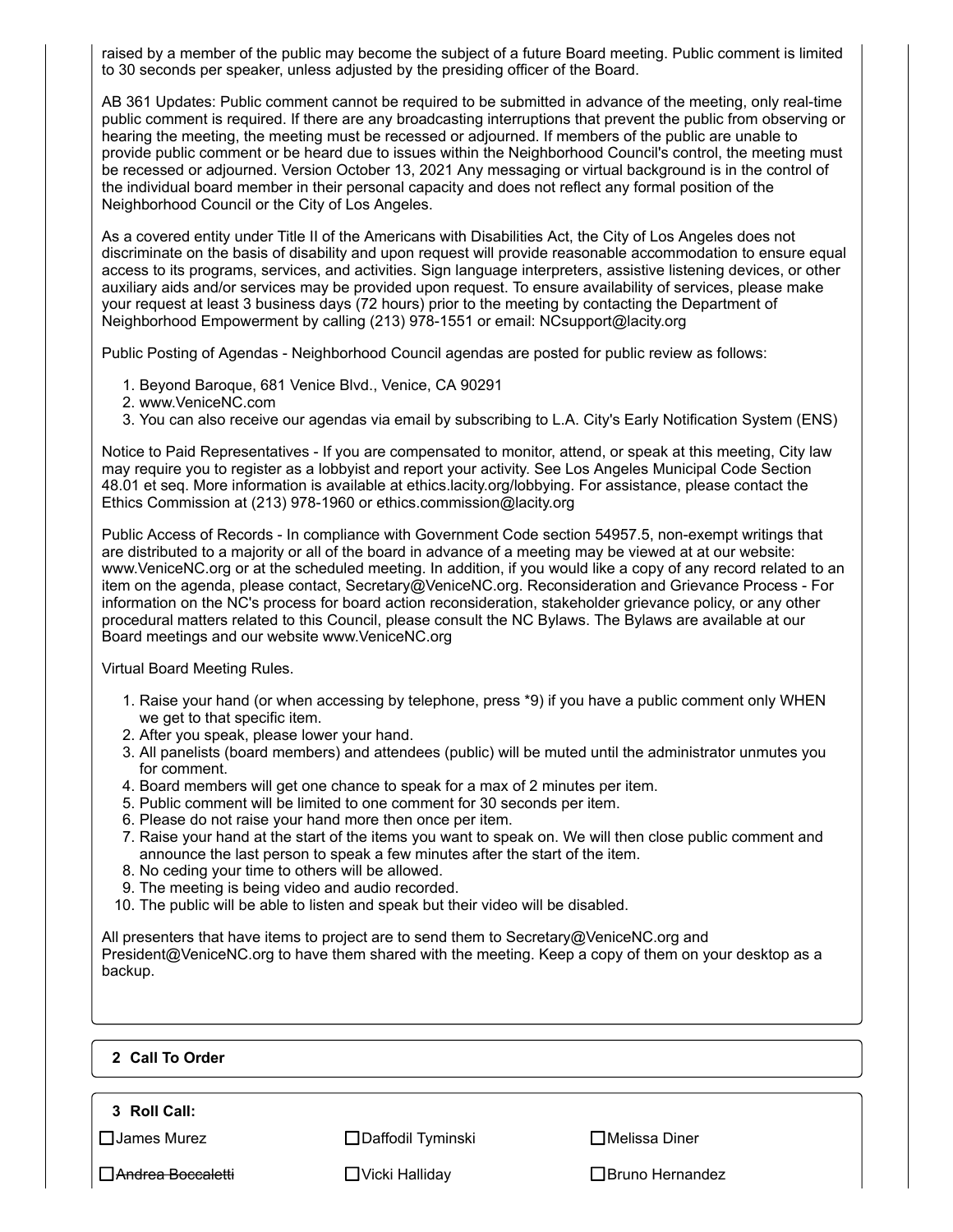| □ Sima Kostovetsky      | $\Box$ Nico Ruderman | $\square$ James Robb     |
|-------------------------|----------------------|--------------------------|
| □ Ansar (Stan) Muhammad | $\Box$ Jason Sugars  | □ Alley Bean             |
| $\Box$ Chie Lunn        | $\Box$ Mike Bravo    | $\Box$ Soledad Ursua     |
| $\Box$ CJ Cole          | $\Box$ Oliver Fries  | $\Box$ Elizabeth Clay    |
| □Robert Thibodeau       | $\Box$ Clark Brown   | $\square$ Michael Jensen |
| Attendance: 0           |                      | Quorum: 11               |

## **4 Declaration of Ex Parte Communications or Conflicts-Of-Interest**

All Board members shall declare any ex parte communications or conflicts-of interest relating to items on this meeting's agenda.

### **5 Announcements and Public Comment on items not on the Agenda**

Public comment is limited to 1 minute per speaker with a total comment time not to exceed 20 minutes, unless adjusted by the presiding officer of the Board. No comment on Items appearing on the Agenda. No Board member announcements permitted.

**NOTE**: The public is strongly advised to bring comments up in committees where time restrictions are more flexible and where recommendations from the public can become the bases of action items for Board consideration..

#### **6 New Business**

### **7 Emegercy Replacement of Treasurer**

**Description:**

Our treasurer has resigned and the VNC is no longer allowed to disburse any funds until a temp emergency temporary replacement is approved by the Board of Officers. This temporary treasurer will be replaced as soon as a permanent treasure is selected by the Board.of Officers.

## **MOTION:**

The Board of Officers approves Jay Handal as pro-tempore Treasurer.

**Maker: Second:**

**Voter Tally ( 0 ):** Yea:**0** / Nay:**0** / Abstain:**0** / Recuse:**0** / Ineligible:**0**

### **8 Board of Officer Comments, Items not on the Agenda**

# **9** Adjournment

**BOARD MEETINGS:** The Venice Neighborhood Council holds its regular meetings on the third Tuesday of the month and may also call any additional required special meetings in accordance with its Bylaws and the Brown Act. All are welcome to attend.